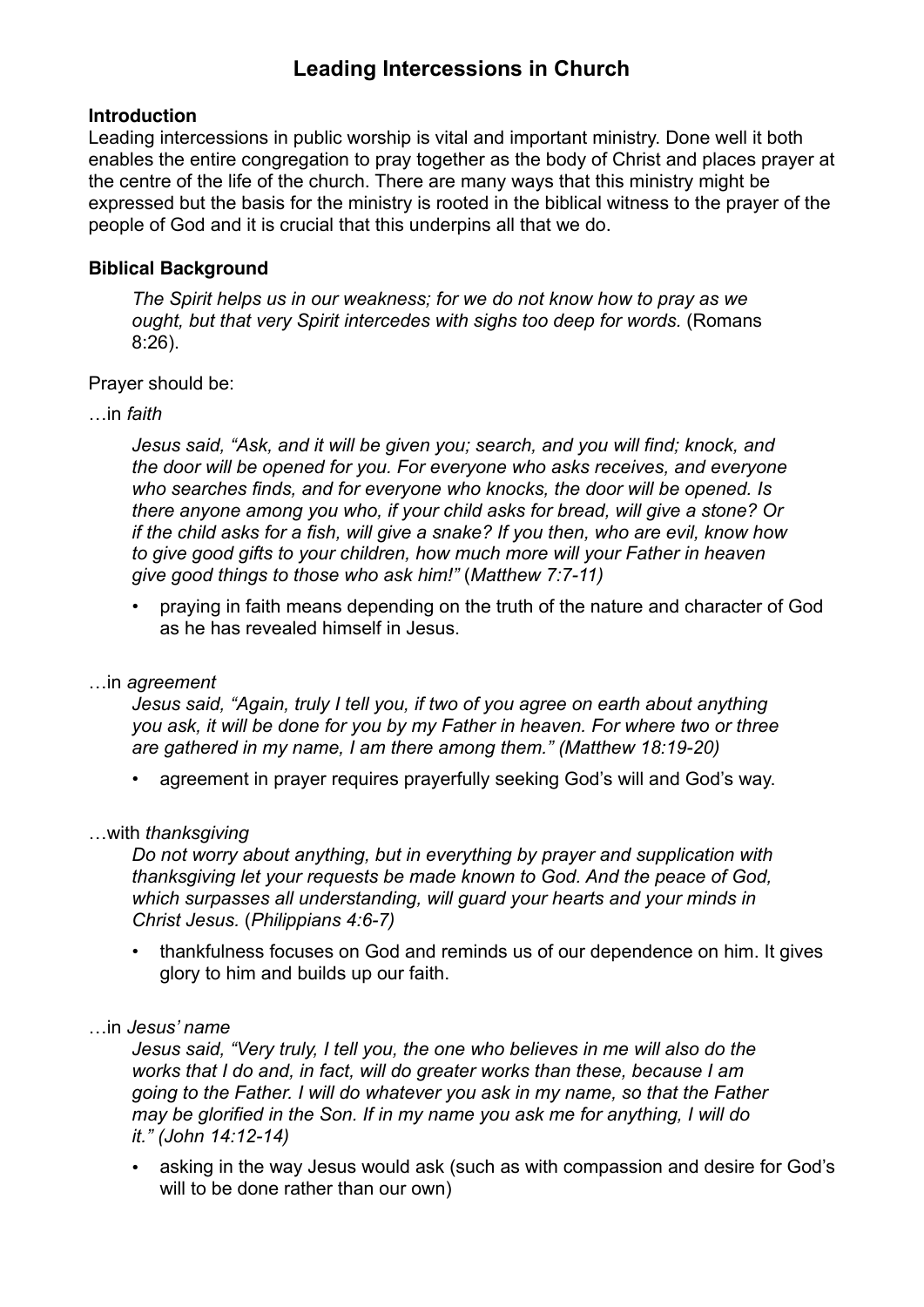*What does the Bible specifically tell us to pray for?*

- those who persecute us/our enemies (Matthew 5:44, Luke 6:28)
- for the sick (James 5:13-14)
- for all Christian people (Ephesians 6:18)
- that the word of the Lord may spread rapidly and be glorified everywhere (2 Thessalonians 3:1)
- for everyone but specifically for those with secular authority (1 Timothy 2:1)
- that we may not enter the time of trial (Matthew 26:41 and the LP)

These concerns are specifically reflected in the *Common Worship* pattern in Order One of the Communion Service (p 174) where we pray for the Church, Creation, human society, the Sovereign and those in authority, the local community, those who suffer, and rejoice in the communion of saints.

# *What should we avoid in prayer?*

- heaping up empty words (Matthew 6:7)
- long prayers (Mark 12:40)
- praying for those in mortal sin? (1 John 5:16)

# **Leading the Intercessions in Public Worship**

*The intercessions need to:*

- spring from a life of personal prayer (if we do not have a prayer life of our own we should not be trying to lead others)
- reflect as far as possible the concerns of the congregation (so we need to think about the type of service, avoid our own personal agendas and seek to find out the prayerful concerns of others)
- actually enable the congregation to pray and use forms of words that facilitate this (avoid introductory phrases such as "Let us pray for…")
- involve opportunities for congregational response (if you are using a response other than 'Lord in your mercy, **hear our prayer'** or whatever is printed in the service card, then make sure the first petition before the use of the response is as short as possible to avoid people forgetting the response, or rehearse it as soon as you've told people what it is).
- avoid becoming mini-sermons or monologues. There are a number of ways in which the intercessions can be a problem here. One is the leader giving their opinion and then moving to prayer. We don't need their opinion (and ours may well be different) but we may well share a concern and simply need to be led in prayer. Another (which has happened a bit recently) is using phrases like 'we hope' or 'we wish'. These are warning signs (so check your script) that we have drifted from actually praying to offering vague hopes and dreams (which are often quite personal to the leader).

# *Some pointers:*

- The Christian tradition is to pray *to* the Father, *through* the Son and *in* the power of the Holy Spirit*.* This trinitarian pattern is almost always used in the Collects and reflects the biblical witness. The name or title we use for God is important and can usefully be dictated by what we are praying for. So, an obvious example might be to pray 'Creator God' when leading an intercession about climate change. Another might be praying 'Merciful God' in the face of a natural disaster.
- All those involved in leading worship need to be aware of how gendered language is heard by others.
- Using famous prayers or collects can be helpful but should not be overused as the intercessions become rather wooden.
- The congregation should know when the intercessions have ended (by saying the Grace together or "Merciful Father…" or using one of the ending prayers in *Common Worship* p288).